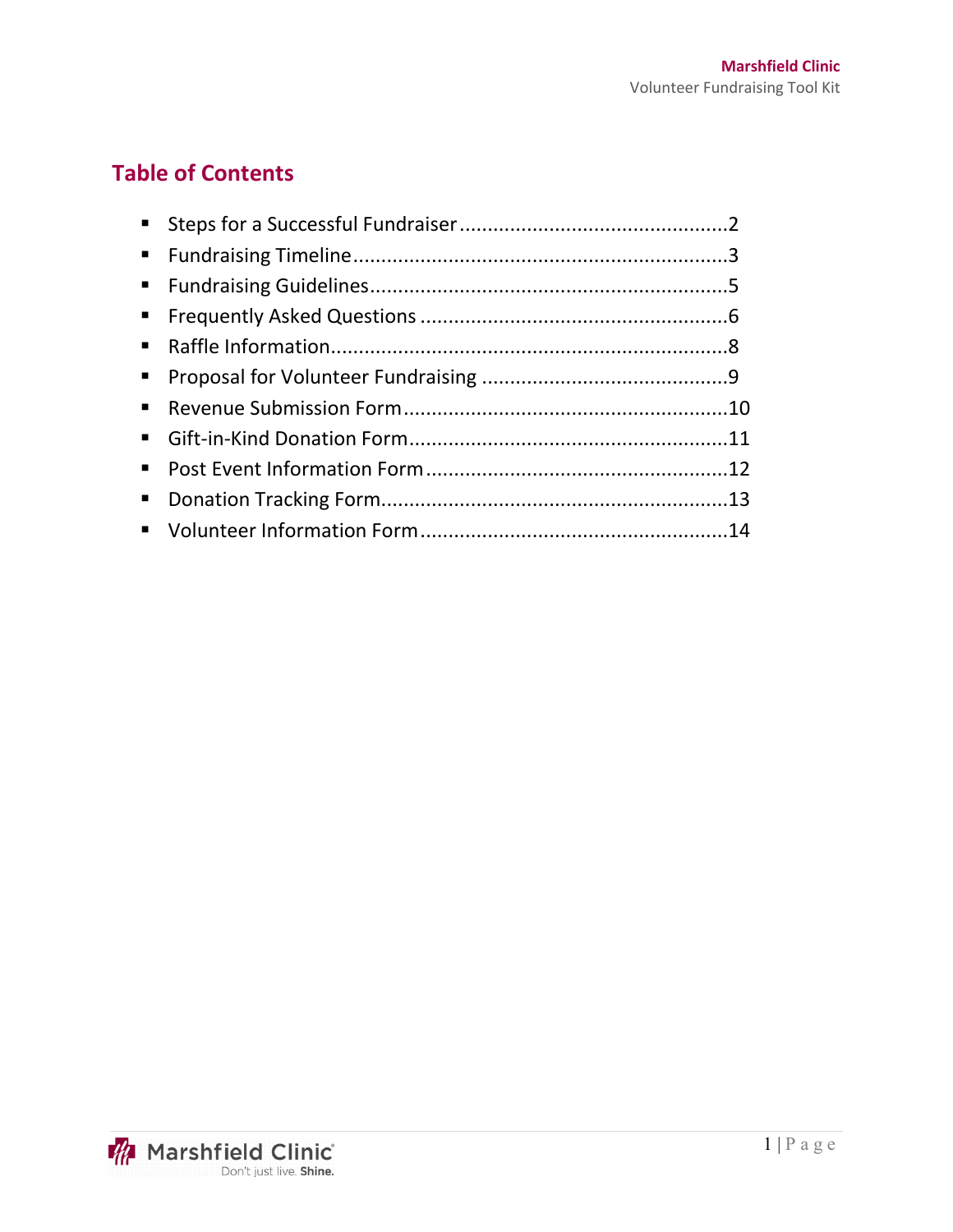### **8 Steps for a Successful Fundraiser**

#### **1. Choose a Fundraiser**

What kind of fundraiser do you want to hold? Here are a few suggestions:

- $\bullet$  Art show
- Neighborhood walk or run
- Casual days at work
- Bake sale
- Craft sale

#### **2. Set a Timeline**

Start early to give people ample time to donate. A solid guideline is at least four months, but no less than 60 days before your event.

#### **3. Contact Marshfield Clinic**

Our fundraising team is here to help guide and support you throughout your planning process. We can provide you with tips, guidelines, and resources to ensure your event is a success.

#### **4. Gather Your Team & Set a Goal**

Get your friends and family involved. As a team, identify talents and skills that can help your fundraising efforts. You'll also want to set a realistic but challenging goal and share this information with your team.

#### **5. Ask!**

Don't feel afraid or guilty about asking. You will find that people will be honored to be included in your project. Lots of people plan on donating, but simply forget due to your email getting buried in their inbox. Follow up and encourage them to donate early.

#### **6. Spread the Word Loud and Proud**

Create flyers, send invitations, make phone calls, and use social media to show your friends and family how they can help. Make sure your audience understands what your fundraiser is about, who it will help, and why it is important to you.

#### **7. Lead by Example**

Inspire others to donate by making the first donation yourself. Make your donation the same amount you hope for you supporters to contribute and encourage others to match it.

#### **8. Share Your Success**

After your event is over make sure you thank everyone that made it possible. Marshfield Clinic is happy to help spread the word as well!

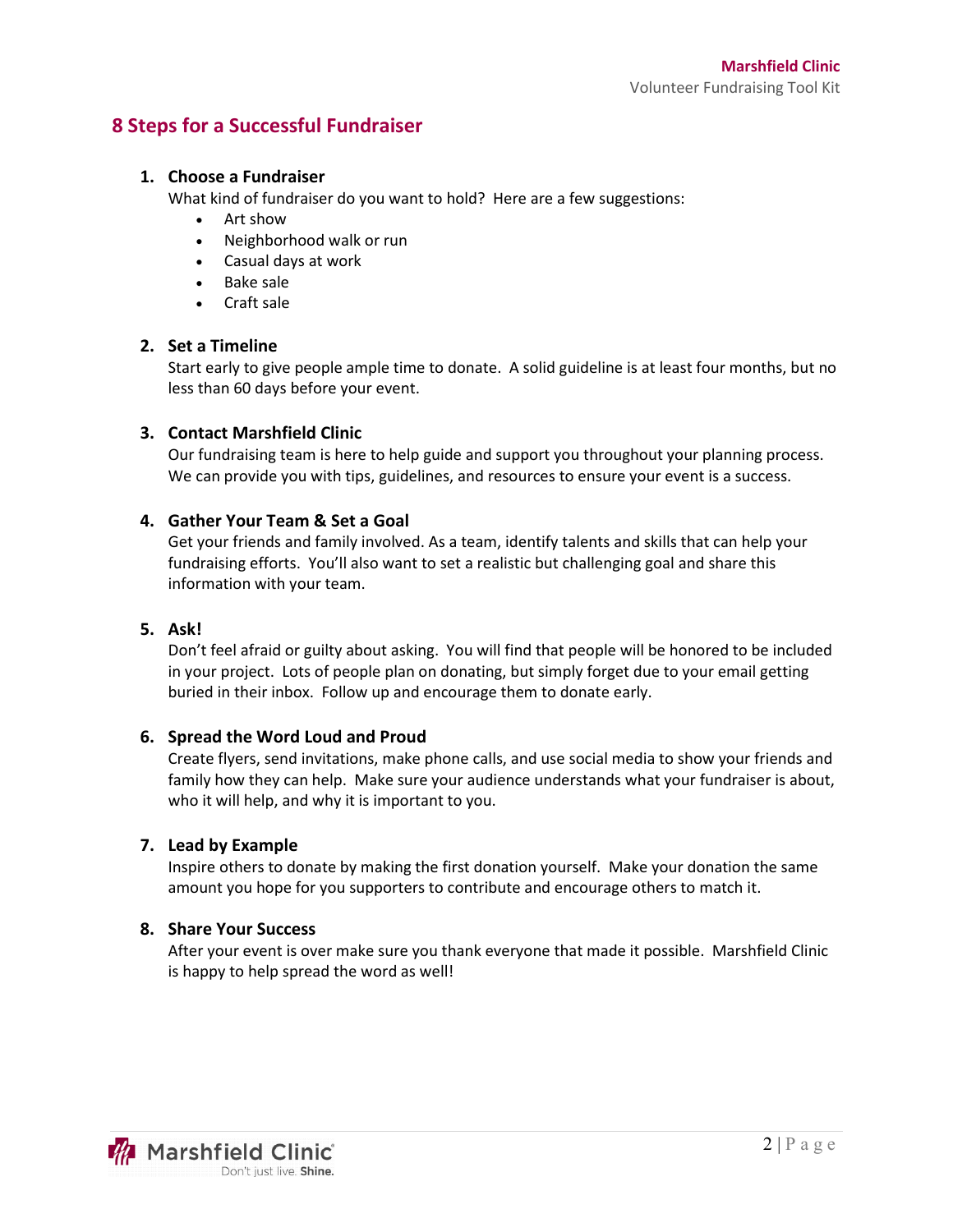## **Fundraising Timeline**

#### **2-3 Months Before Fundraiser: Start Planning!**

- Choose a Date and Time.
	- Make sure the dates and times you choose will be convenient for your target audience.
- Choose a Location. You can hold your fundraiser at your home, local park, church, community activity center, or wherever you feel is most appropriate for the kind and size of event you will be holding.
- Form a Planning Committee. Friends and family are the best volunteers to help with your event. Don't be afraid to ask for help. Delegate tasks to everyone on your team, and have fun working together.

#### **3-4 Weeks Before Fundraiser: Start Promoting!**

**•** Get Creative.

Successful fundraisers often use flyers and posters, e-vites, and social media to get the word out.

• Double Your Donation.

See how local businesses or sponsors in your area can contribute to your fundraiser by asking about a matching donation program. Many businesses will be happy to match employee donations and assist in your fundraising efforts.

• Stay Organized!

Keep track of your planning and donations by recording everything. Included in this tool-kit are forms to help you stay organized, including several forms. Don't forget to complete the Post-Event Information Form to be featured in our BenchMarks magazine.

#### **Week of Fundraiser: Prepare, Prepare, Prepare!**

• Re-Group!

Hold a meeting a week before the event. Distribute a final event timeline to each committee member and discuss assignments.

 $\bullet$  Run-Through.

Walk through the event in your head and talk it out with your volunteers. Make sure nothing falls through the cracks and create a 'Plan B' in case of weather, or something happening that could be unforeseen.

#### **Day of Fundraiser: Celebrate & Execute!**

• Set Up Your Event Space Early.

Arrive at your event space as early as the venue will allow and begin setting up. Remember that you don't have to do everything. Enlist a couple of your team members to:

- o Record Your Fundraiser. Have a friend or family member take pictures and video of the event. Don't forget to send a few photos to [volunteerfundraising@marshfieldclinic.org](mailto:volunteerfundraising@marshfieldclinic.org) after your event. Your fundraiser may be featured in our BenchMarks magazine!
- o Speak About Marshfield Clinic. Designate a time to speak to your guests about Marshfield Clinic and our mission. Tell about why the cause is important to you. Consider finding a family member or friend that has been affected by the cause you are supporting to give a testimonial at your event.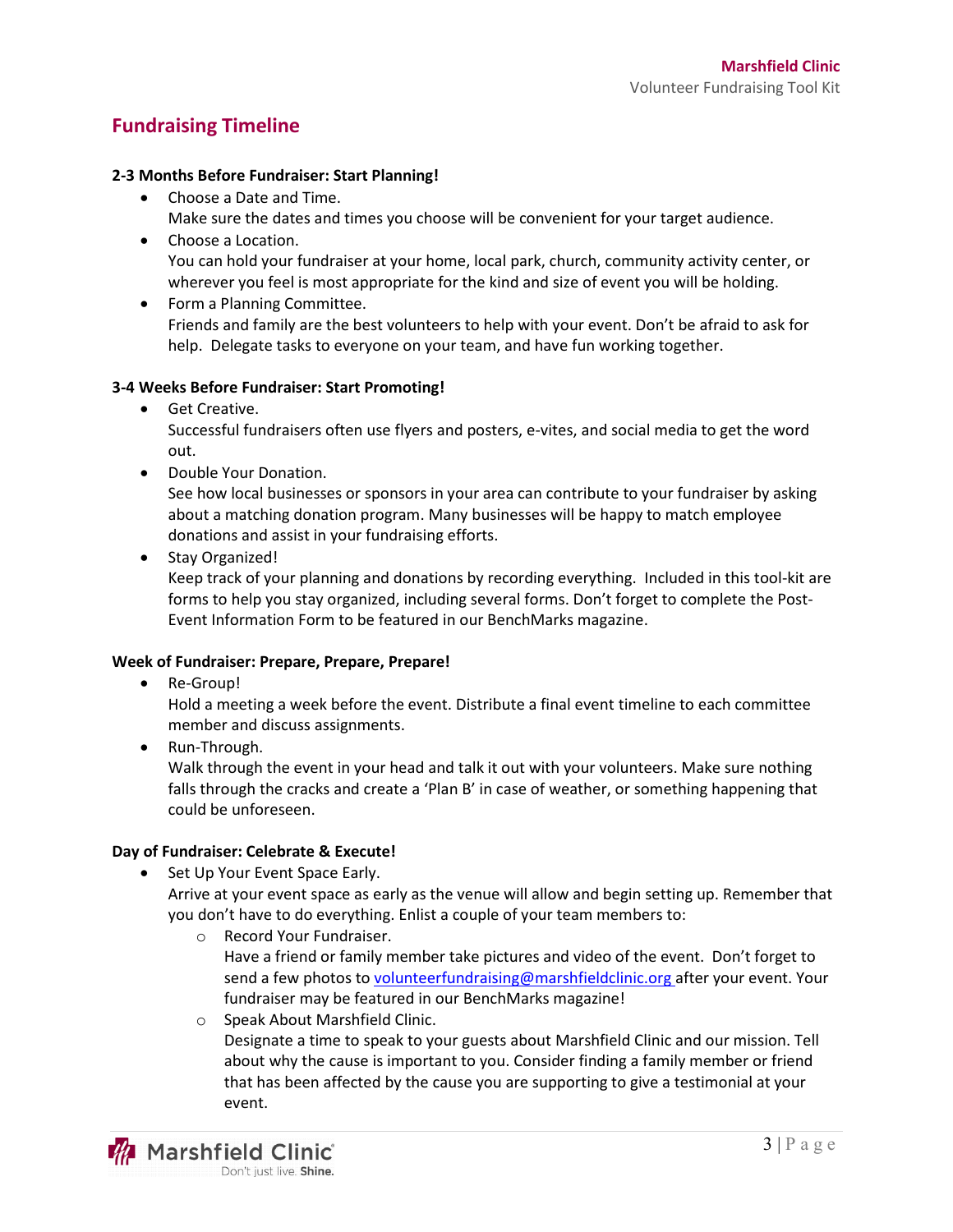#### **After Your Fundraiser: Follow-Up & Reach Out!**

- Share Your Photos and Video.
- Share your photos and video of your fundraiser on your Facebook, Twitter, Instagram, and other social media sites. Submit your photos to [volunteerfundraising@marshfieldclinic.org](mailto:volunteerfundraising@marshfieldclinic.org) and show us your great work. Tell us about your event and share a story with us.
- Send in Donations. You can mail your proceeds\* to:

MCHS Foundation – 1R1 Attn: Mary Beth Knoeck 1000 N Oak Ave Marshfield, WI 54449

\*Please make all checks payable to Marshfield Clinic. Have your donors place the name of your fundraiser on the memo line of their check, or include a note letting us know that their contribution is going toward your fundraiser.

#### x **Thank Your Guests!**

Your guests were instrumental to the success of your fundraiser. Send them a thank-you note to tell them how important their contribution was to you. You can encourage others to "pass the baton" on and create their own fundraisers. Businesses, clubs, schools, and friends will be inspired by you and want to continue on with the Marshfield Clinic mission.

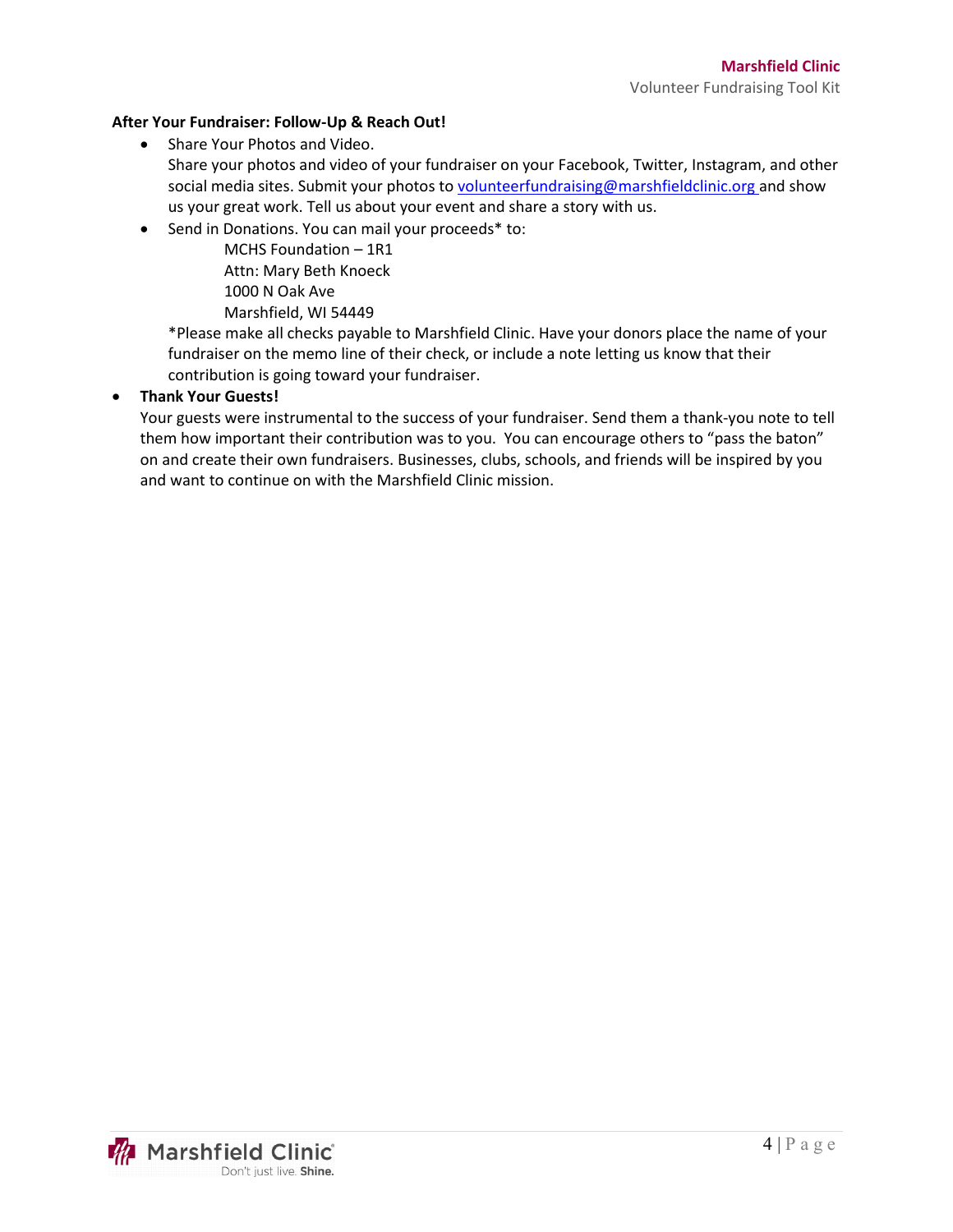### **Guidelines**

Marshfield Clinic is truly grateful for your support and we ask that the following guidelines be followed as you plan your event. These guidelines have been developed to make this process as efficient and straightforward as possible.

#### **1. Approve all Materials**

All printed materials (flyers, t-shirts, banners, etc.) for your fundraiser with Marshfield Clinic's name or logo must be approved by Marshfield Clinic Foundation prior to distribution. Any use of the Marshfield Clinic logo must adhere to established graphic standards. Please ask for our branding guidelines to ensure proper use. All drafts should be submitted to [volunteerfundraising@marshfieldclinic.org.](mailto:wolff.brooke@marshfieldclinic.org)

#### **2. Prepare all Necessary Paperwork**

As a fundraiser; you are responsible for your own necessary insurance, licenses, and permits required by law.Marshfield Clinic will be held harmless from all claims and liabilities in any way related to the event.

#### **3. Understand Raffle Rules**

Marshfield Clinic holds Class A and Class B raffle licenses. All raffles need to comply with the state regulations. If you are going to hold a raffle or other gaming event such as bingo, read the Raffle section below. Payments made for raffle tickets and other gaming activities are not tax deductible.

#### **4. Be Transparent**

If you are donating a percentage of proceeds to Marshfield Clinic, please make sure your audience knows your intentions. We ask that you disclose to your sponsors and guests the amount in which their participation makes a difference, i.e. 80% of auction sales, \$10/ticket, or 100% of the net profit.

#### **5. Costs**

All costs - like rental space and catering - must be covered by the organizers. The organizer of the event is also responsible for all sales tax requirements.

#### **6. Tax Receipts and Acknowledgements**

Official tax receipts will be only be generated by Marshfield Clinic for cash and non-cash donations\* over \$100. Receipts will only be generated when complete donor name and address information is provided.

\*Please be aware that the following items are not tax deductible and will not receive an acknowledgement or tax receipt from Marshfield Clinic: raffles or payment for gaming-style activities, registration fees, or auction purchases.

#### **7. Be Timely**

Marshfield Clinic asks that you send in the donations from your fundraiser within 30 days of the event.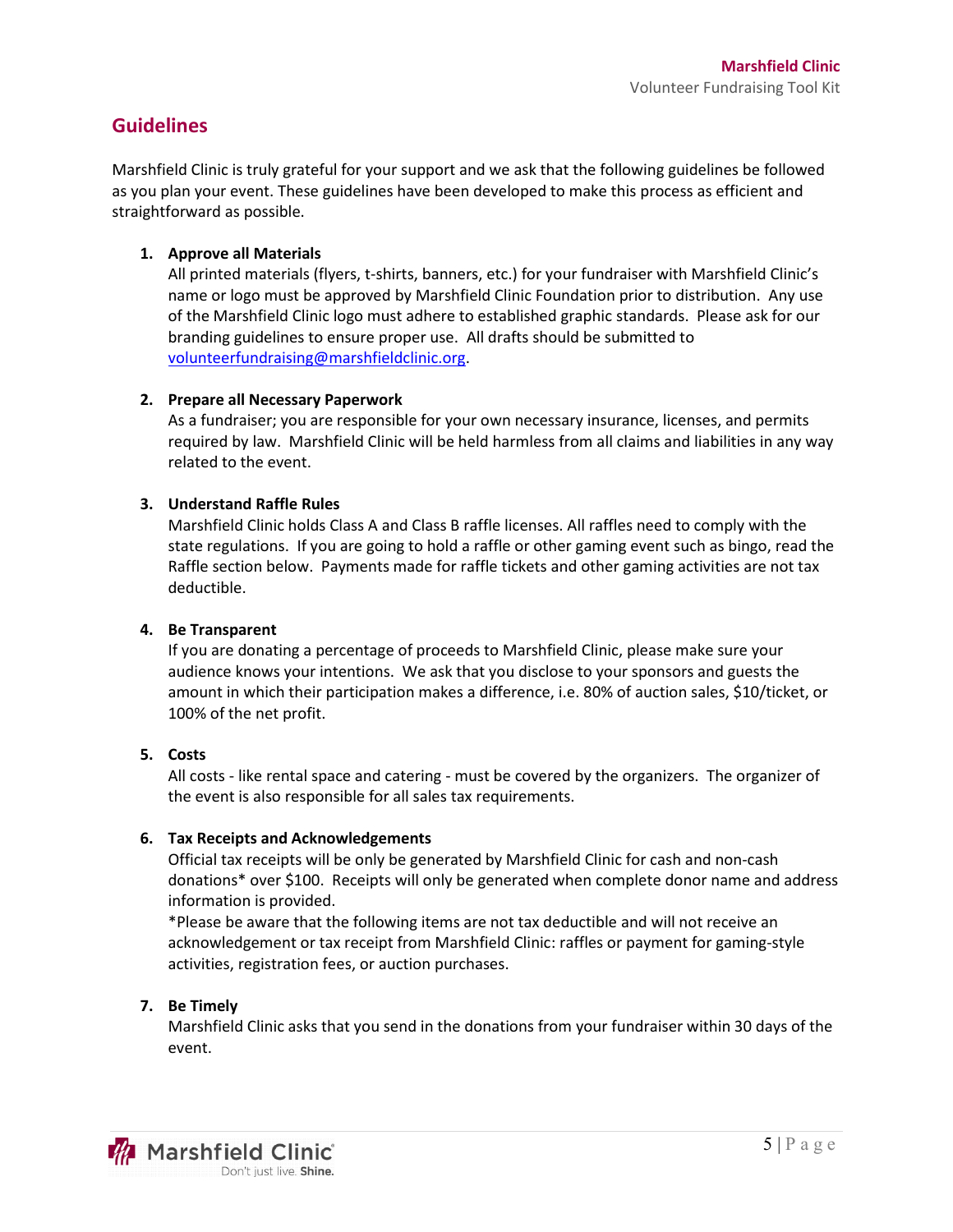## **Frequently Asked Questions**

#### **What can Development do to help with my fundraising event?**

We are excited to partner with you to ensure that your event is a success. Our fundraising team is here to help guide and support you throughout your planning process.

How We Can Help:

- Offer advice on event planning and fundraising
- Assist you in designating your contribution to a specific area of interest that has special meaning for you or your group.
- Provide wording to explain the use of funds generated by the event.
- Provide a letter of authorization to endorse your event.
- Assist with event promotion through Clinic publications such as the Pulse and the Bulletin Board and Facebook.
- Provide up to 50 copies of brochures, fliers or other promotional materials.
- Assist with donor, participant and sponsorship stewardship.
- Include your event in our BenchMarks Magazine.

We are unable to:

- Solicit sponsors, prizes or publicity for your events.
- Provide registration services.
- Share e-mail or mailing lists of donors, vendors, staff or patients.
- Provide assistance with event promotion outside of Clinic publications.
- Guarantee on-site staff support for your event.
- Cover the costs of your event expenses.

#### **How do I make my donation?**

Contact Marshfield Clinic Development a[t volunteerfundraising@marshfieldclinic.org](mailto:volunteerfundraising@marshfieldclinic.org) to set up a check presentation, or mail the proceeds from your event to:

MCHS Foundation – 1R1 Attn: Mary Beth Knoeck 1000 N Oak Ave, Marshfield, WI 54449

Please include the Revenue Submission Form to ensure proper acknowledgement and tax receipting.

All checks should be made payable to Marshfield Clinic. Have your donors place the name of your fundraising event on the memo line of their check, or include a note letting us know that their contribution is going toward your fundraiser.

#### **Can I accept the bulk of the donations and write Marshfield Clinic one check?**

Yes, however, if the check is from your account, you, not your donors, will receive a tax receipt from Marshfield Clinic.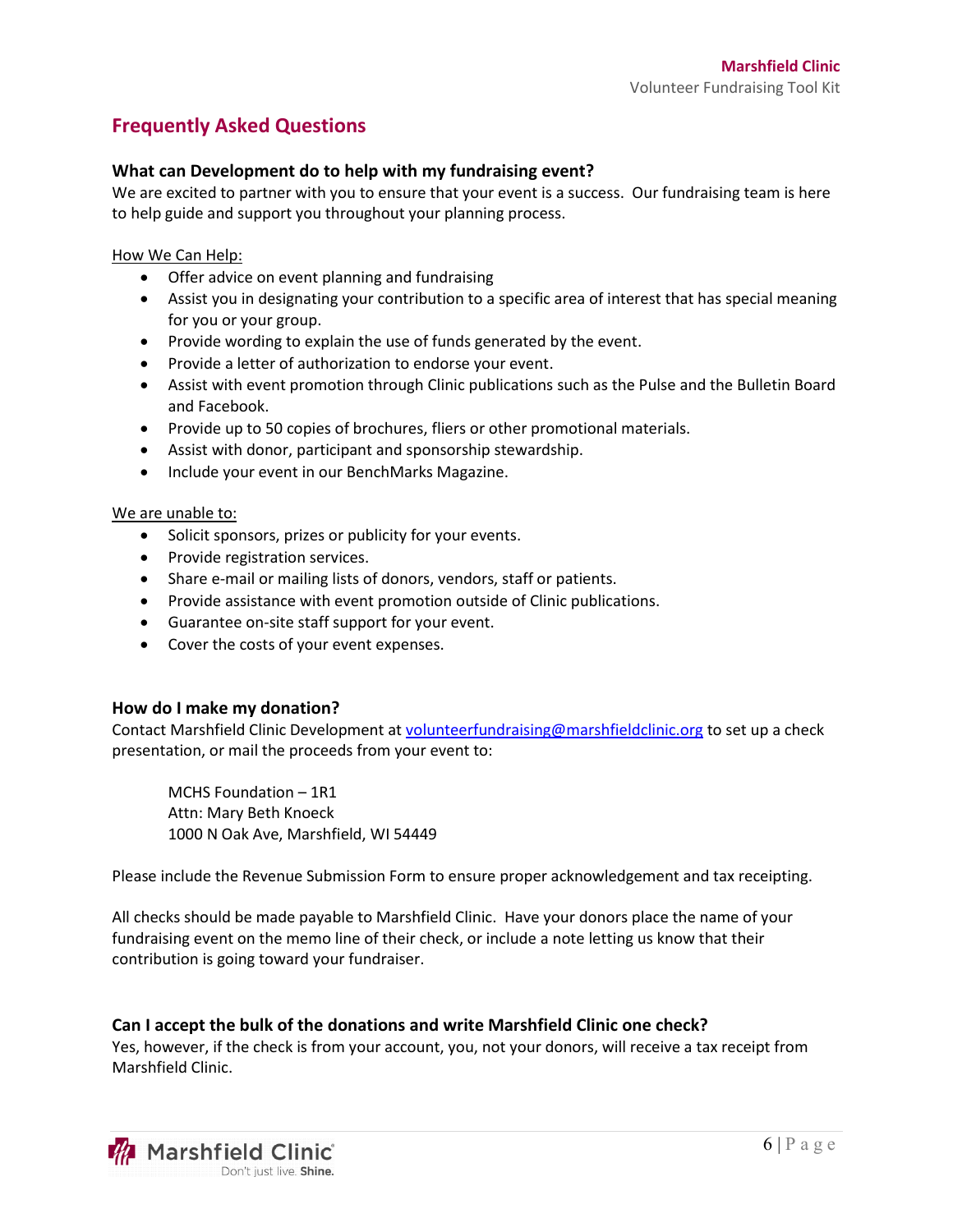#### **Can Marshfield Clinic donate brochures or giveaways for my fundraising event?**

Marshfield Clinic will provide up to 50 copies of any promotional materials that you have created for your event. One or two giveaway items can be provided to fundraisers based on supply. Contact MCHS Foundation at [volunteerfundraising@marshfieldclinic.org](mailto:volunteerfundraising@marshfieldclinic.org) to request print materials and giveaway items.

#### **Will someone from Marshfield Clinic attend my event?**

Due to the overwhelming requests for representatives and event speakers, we are unable to guarantee a Marshfield Clinic representative at your event. We will make every attempt to have a representative attend, but due to the large number of fundraising events at Marshfield Clinic, we simply do not have enough staff to assist at all events.

#### **Will Marshfield Clinic provide registration services for my event?**

Registration services will not be offered to first time events. After the first year, if your event nets over \$10,000 in revenue for Marshfield Clinic, your event is eligible for our registration services. Marshfield Clinic can accept online registrations only.

#### **Will my event be in the newspaper or on the news?**

Any media coverage will need to be coordinated by the fundraiser organizer. Marshfield Clinic can provide you with appropriate media contacts upon request.

#### **My question is not answered here. How can I contact you?**

We are here to help make your fundraiser a success! Please contact us with any questions you may have regarding your fundraiser at [volunteerfundraising@marshfieldclinic.org.](mailto:volunteerfundraising@marshfieldclinic.org)

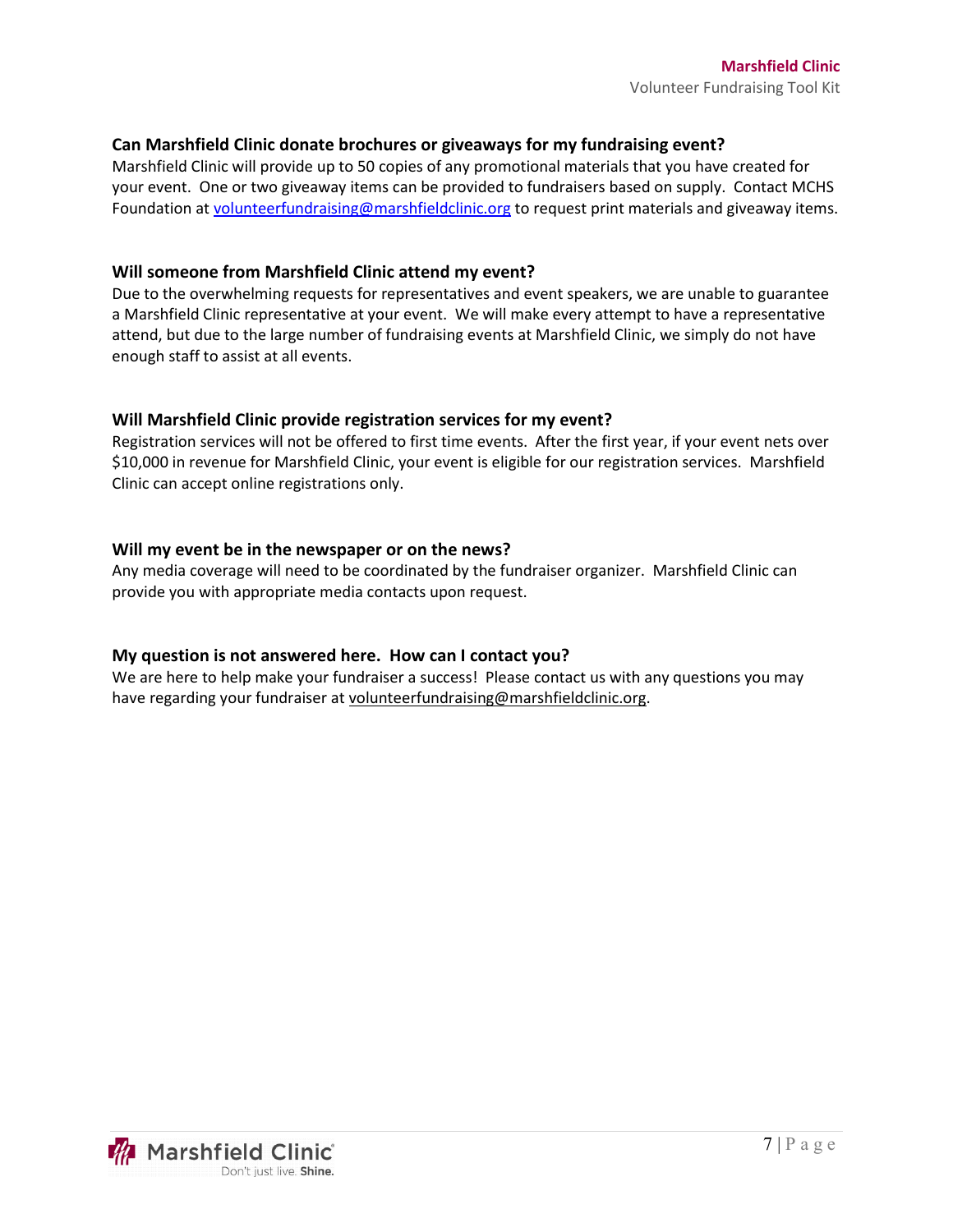### **Raffle Information**

Holding a raffle requires a special license. Please seek approval from the Foundation before hosting any raffles. You will be required to track all raffle sales, as well as provide proof of winners and donation of prizes.

The following is an example of a "Class A" raffle ticket. These tickets may be sold for 270 days or less.

| ă                     |                                                                     | 001                  |
|-----------------------|---------------------------------------------------------------------|----------------------|
|                       | <b>Licensed Organization</b><br><b>Address</b>                      | \$500.00 Grand Prize |
|                       | City, State, ZIP                                                    |                      |
| Address<br>City/Stake | Raffle Drawing: March 1, 2006-4:30 PM<br><b>Location of Drawing</b> |                      |
| Name                  | License No. R9999A-00200                                            | Ticket Cost \$1,00   |

State of Wisconsin Raffle Regulations state that in order for your raffle to be in compliance with Wisconsin law, you must include all the following information:

- Name and address of licensed organization sponsoring the raffle
- Consecutive numbering on both portions of the ticket
- List of prizes with a retail value of \$500.00 or more
- Space for purchaser's name, address and phone
- $\bullet$  License number
- Date, time and place where drawing will be held
- Cost of ticket

The following is an example of a "Class B" raffle ticket. These raffles must be held on one day. Tickets must be identical but do not need consecutive numbering.



**Please Note: A copy of the raffle license must be present and displayed at the event.**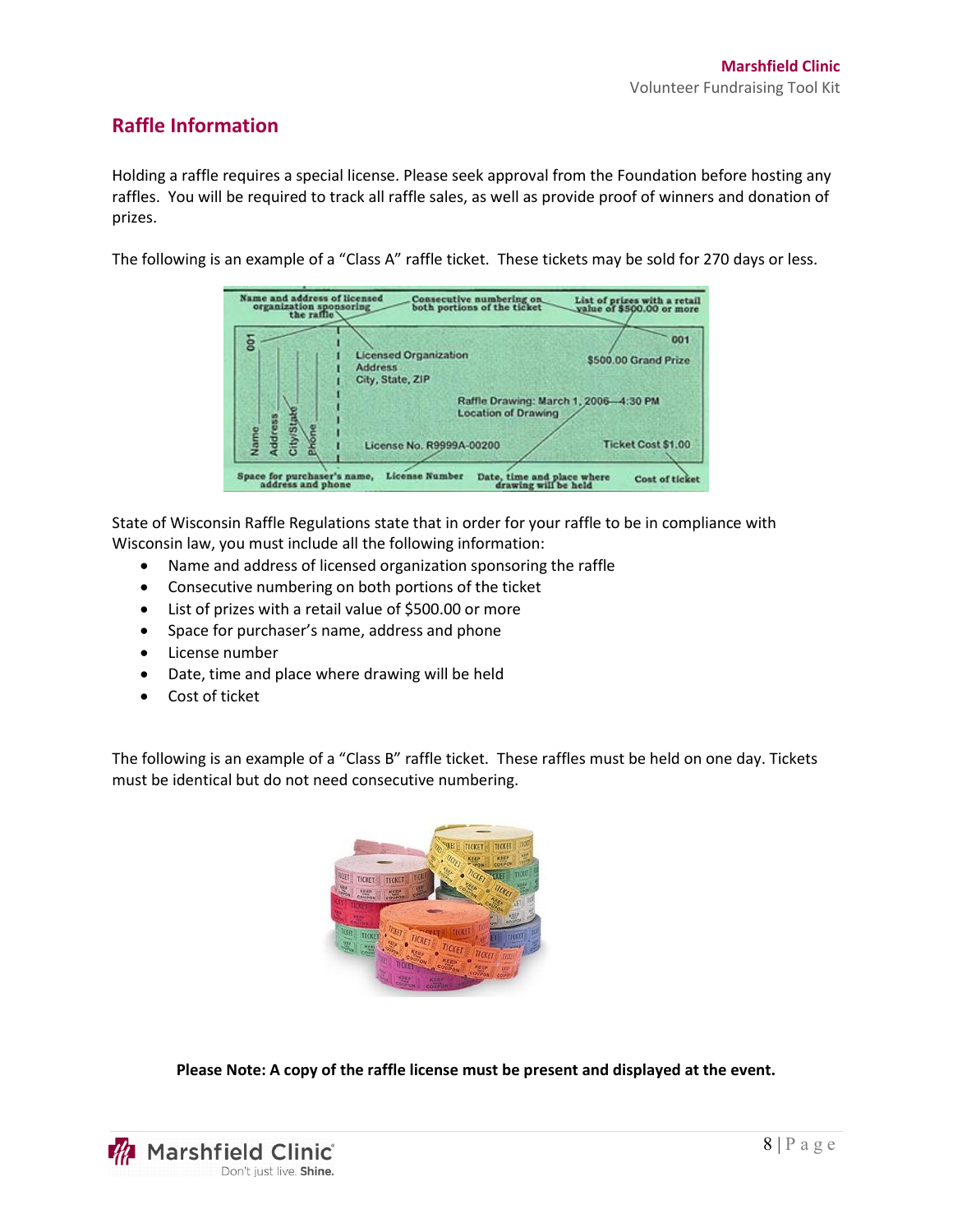## **Proposal for Volunteer Fundraising Event**

*Please complete and submit prior to beginning your fundraising efforts*

| <b>Contact Information</b> |                                                                                                                                                                                                                                        |  |  |
|----------------------------|----------------------------------------------------------------------------------------------------------------------------------------------------------------------------------------------------------------------------------------|--|--|
|                            |                                                                                                                                                                                                                                        |  |  |
|                            |                                                                                                                                                                                                                                        |  |  |
|                            |                                                                                                                                                                                                                                        |  |  |
| <b>Event Information</b>   |                                                                                                                                                                                                                                        |  |  |
|                            |                                                                                                                                                                                                                                        |  |  |
|                            |                                                                                                                                                                                                                                        |  |  |
|                            |                                                                                                                                                                                                                                        |  |  |
|                            |                                                                                                                                                                                                                                        |  |  |
|                            | ,我们也不会有什么。""我们的人,我们也不会有什么?""我们的人,我们也不会有什么?""我们的人,我们也不会有什么?""我们的人,我们也不会有什么?""我们的人                                                                                                                                                       |  |  |
|                            | ,我们也不会有什么。""我们的人,我们也不会有什么?""我们的人,我们也不会有什么?""我们的人,我们也不会有什么?""我们的人,我们也不会有什么?""我们的人                                                                                                                                                       |  |  |
|                            |                                                                                                                                                                                                                                        |  |  |
|                            | How will you raise money for this event:<br><u> Letting and the contract of the second of the second of the second of the second of the second of the second of the second of the second of the second of the second of the second</u> |  |  |
|                            |                                                                                                                                                                                                                                        |  |  |
|                            |                                                                                                                                                                                                                                        |  |  |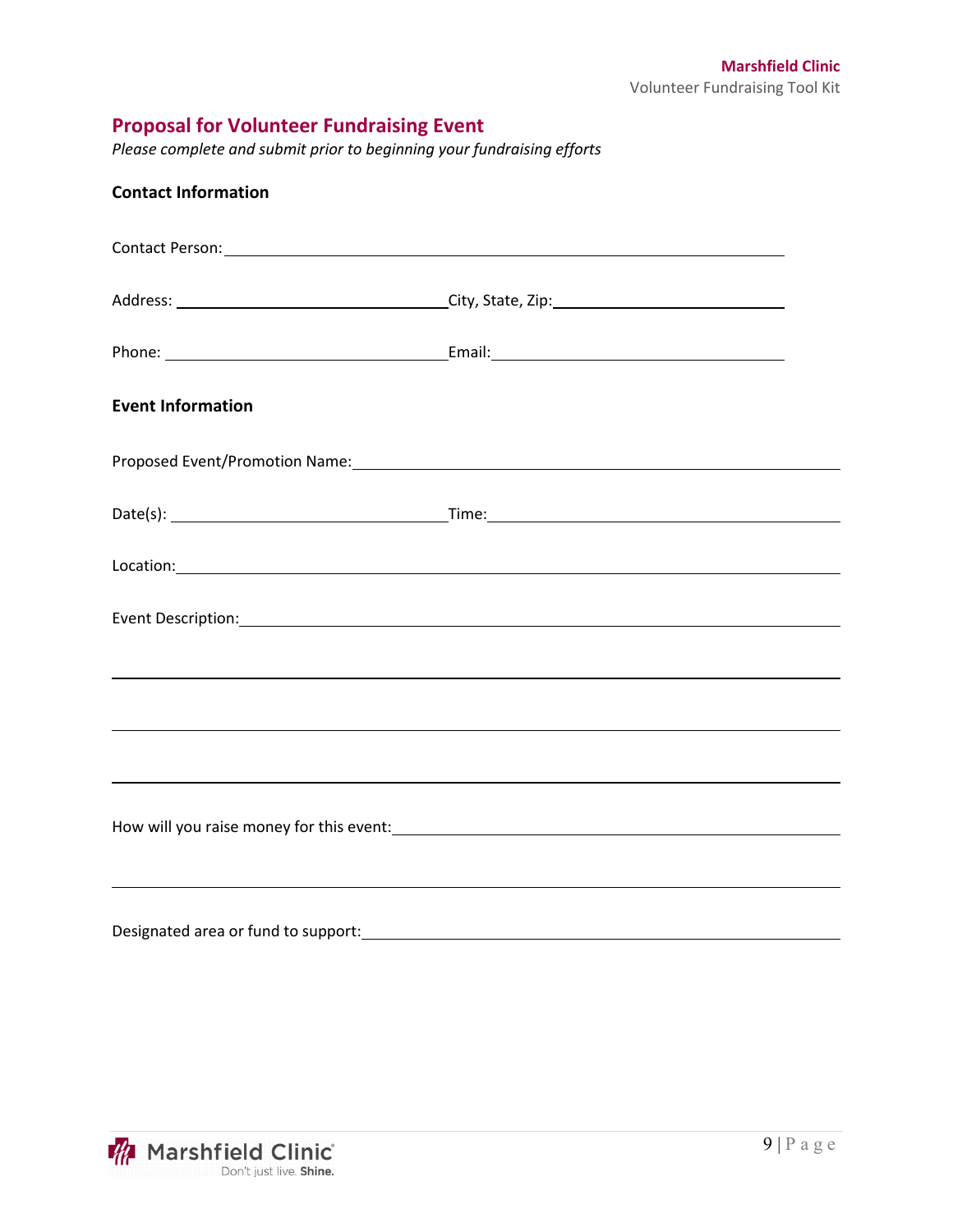## **Volunteer Fundraiser Revenue Submission Form**

|                                                                                                                                | Event: when the contract of the contract of the contract of the contract of the contract of the contract of the contract of the contract of the contract of the contract of the contract of the contract of the contract of th |                      |  |  |  |  |
|--------------------------------------------------------------------------------------------------------------------------------|--------------------------------------------------------------------------------------------------------------------------------------------------------------------------------------------------------------------------------|----------------------|--|--|--|--|
|                                                                                                                                |                                                                                                                                                                                                                                |                      |  |  |  |  |
| <b>Donation Summary:</b>                                                                                                       |                                                                                                                                                                                                                                |                      |  |  |  |  |
| <b>Registration Fees</b>                                                                                                       | $\zeta$                                                                                                                                                                                                                        |                      |  |  |  |  |
| Auction                                                                                                                        | $\zeta$                                                                                                                                                                                                                        |                      |  |  |  |  |
| Raffle                                                                                                                         | $\zeta$                                                                                                                                                                                                                        | Cash $\frac{1}{2}$   |  |  |  |  |
| Sponsorships                                                                                                                   | $\zeta$                                                                                                                                                                                                                        | Checks $\frac{1}{2}$ |  |  |  |  |
| Other                                                                                                                          | $\overline{\mathcal{S}}$                                                                                                                                                                                                       |                      |  |  |  |  |
| <b>Total</b>                                                                                                                   | \$                                                                                                                                                                                                                             |                      |  |  |  |  |
|                                                                                                                                |                                                                                                                                                                                                                                |                      |  |  |  |  |
|                                                                                                                                |                                                                                                                                                                                                                                |                      |  |  |  |  |
| Please return this completed form to:<br>MCHS Foundation-1R1<br>Attn: Mary Beth Knoeck<br>1000 N Oak Ave, Marshfield, WI 54449 | Phone: 715-389-3258 Email: volunteerfundraising@marshfieldclinic.org                                                                                                                                                           |                      |  |  |  |  |
|                                                                                                                                |                                                                                                                                                                                                                                |                      |  |  |  |  |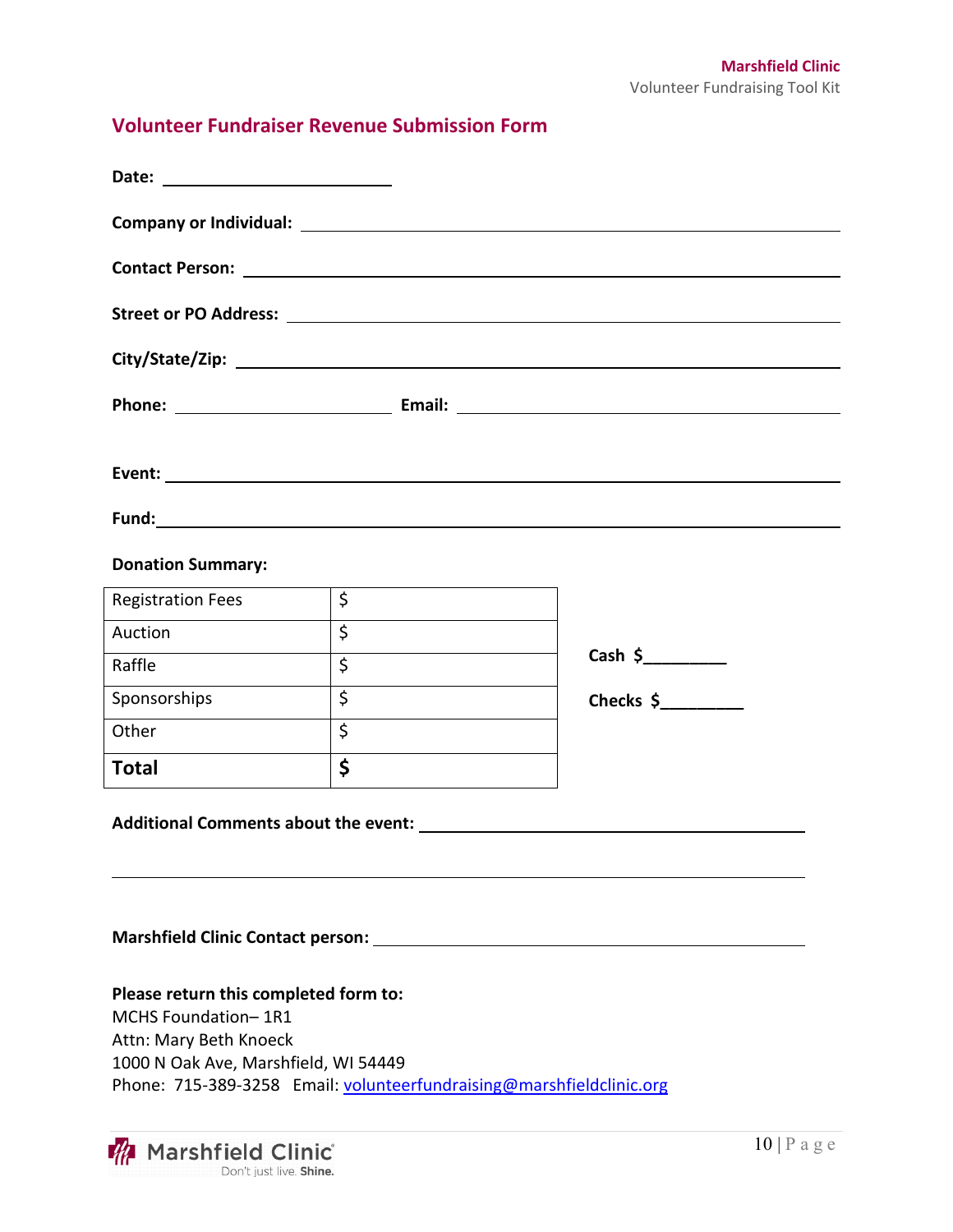# **Gift-In-Kind (Non Cash) Donation Form**

| Item/Service Donated - Please provide a detailed description of item or services donated.                     |  |
|---------------------------------------------------------------------------------------------------------------|--|
|                                                                                                               |  |
|                                                                                                               |  |
|                                                                                                               |  |
| Fair Market Value: \$                                                                                         |  |
| This figure should reflect the actual cost to attain this item, or the expense of the materials to create it. |  |
|                                                                                                               |  |
| Please return this completed form to:                                                                         |  |
| MCHS Foundation-1R1                                                                                           |  |
| Attn: Mary Beth Knoeck                                                                                        |  |
| 1000 N Oak Ave, Marshfield, WI 54449                                                                          |  |
| Phone: 715-389-3258 volunteerfundraising@marshfieldclinic.org                                                 |  |